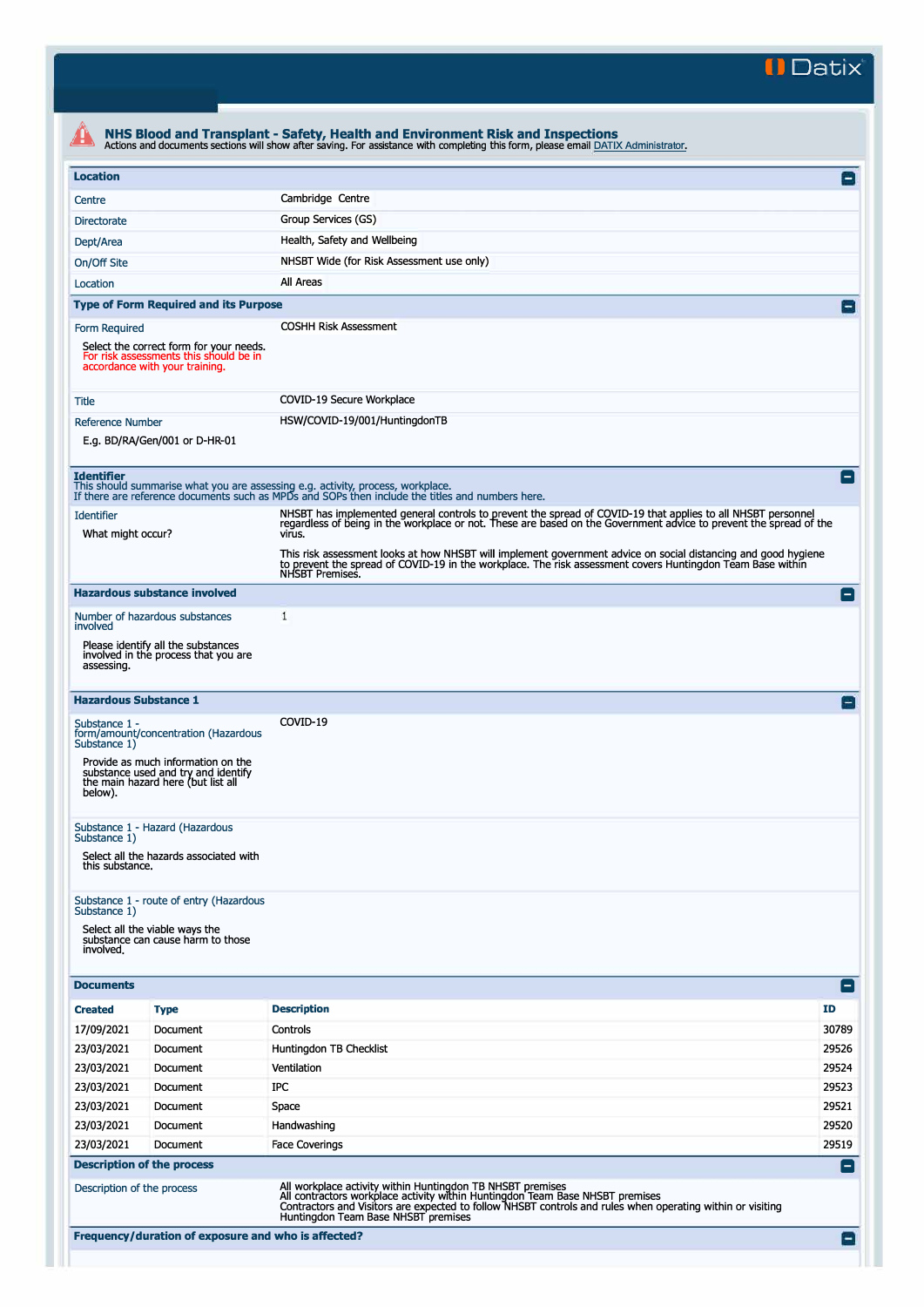Frequency/duration of exposure and who<br>is affected? (Frequency/duration of<br>exposure and who is affected?)

All employees, contractors and visitors can be affected.<br>Believed to be transmitted through;<br>contact with respiratory droplets generated by coughing and sneezing<br>contact with respiratory droplets generated by coughing and

**Inherent Risk Grading**<br>Inherent risk is an evaluation of the damage that could occur assuming there are no controls are in place or there is catastrophic failure of the controls. It is<br>completed for the activity / assessm

| <b>Inherent Risk</b>                        |                       | Impact               |              |                              |           |                |
|---------------------------------------------|-----------------------|----------------------|--------------|------------------------------|-----------|----------------|
| Red-Extreme                                 | Likelihood            | <b>Negligible</b>    | <b>Minor</b> | <b>Moderate</b>              | Major     | Catastrophic   |
| Orange-High<br>Yellow-Moderate<br>Green-Low | <b>Almost Certain</b> | $\circ$              | $\bullet$    | $\bullet$                    | $\bullet$ | $\bullet$      |
|                                             | Likely                | $\bigcirc$           | $\bullet$    | $\bullet$                    | $\bullet$ | $\bullet$      |
|                                             | <b>Possible</b>       | $\bullet$            | $\circ$      | $\bullet$                    | $\bullet$ | $\bullet$      |
|                                             | <b>Unlikely</b>       | $\bullet$            | $\circ$      | $\overline{O}$               |           |                |
|                                             | Rare                  | $\bullet$            | $\bullet$    | $\bullet$                    | $\circ$   | $\overline{O}$ |
|                                             |                       | Rating (initial): 16 |              | <b>Risk level (initial):</b> |           |                |
|                                             |                       | Extreme              |              |                              |           |                |

 $\blacksquare$ 

**Controls in place**<br>Best practice is to directly link the controls to the hazards they are reducing and to list them in order of preference according to the hierarchy of control i.e.<br>eliminate, substitute, engineering cont

| $-$ , $-$ , $-$ , $-$ , $-$ , $-$ , $-$ , $-$ , $-$ , $-$ , $-$ , $-$ , $-$ , $-$ , $-$ , $-$ , $-$ , $-$ , $-$ , $-$ , $-$ , $-$ , $-$ , $-$ , $-$ , $-$ , $-$ , $-$ , $-$ , $-$ , $-$ , $-$ , $-$ , $-$ , $-$ , $-$ , $-$ , |                                                                                                                                                                                                                                                                                         |  |  |  |
|-------------------------------------------------------------------------------------------------------------------------------------------------------------------------------------------------------------------------------|-----------------------------------------------------------------------------------------------------------------------------------------------------------------------------------------------------------------------------------------------------------------------------------------|--|--|--|
| Controls in place                                                                                                                                                                                                             | Huntingdon Team Base.                                                                                                                                                                                                                                                                   |  |  |  |
| E.G. "Gloves available to wear-YES"<br>For COSHH assessments please<br>consider other controls e.g. Health<br>Surveillance.                                                                                                   | The additional local controls are summarised below:<br>Individuals must;<br>• Not report for work if showing any symptoms of COVID-19 symptoms<br>include high temperature and/or new and continuous cough or a loss<br>of, or change in, your normal sense of taste or smell (anosmia) |  |  |  |
|                                                                                                                                                                                                                               | • Avoid contact with someone who is displaying symptoms of coronavirus (COVID-19)                                                                                                                                                                                                       |  |  |  |
|                                                                                                                                                                                                                               | • Avoid use of public transport, when possible.                                                                                                                                                                                                                                         |  |  |  |
|                                                                                                                                                                                                                               | • Wash hands regularly as per government and NHSBT advice:<br>- Upon entering and prior to leaving a workplace.<br>- Before and after eating or smoking.<br>- After coughing or sneezing.                                                                                               |  |  |  |
|                                                                                                                                                                                                                               | • Maintain social distancing of 2m from others, whenever possible.<br>- All to adhere to 2 metre social distancing signage                                                                                                                                                              |  |  |  |
|                                                                                                                                                                                                                               | • Implement good respiratory hygiene measures when coughing, sneezing,<br>wiping or blowing nose.                                                                                                                                                                                       |  |  |  |
|                                                                                                                                                                                                                               | • Take temperature on arrival and use Clinell wipes to clean<br>thermometer thoroughly after use                                                                                                                                                                                        |  |  |  |
|                                                                                                                                                                                                                               | • Use disposable tissues and dispose of immediately after use into the<br>nearest waste bin or clinical waste bin                                                                                                                                                                       |  |  |  |
|                                                                                                                                                                                                                               | • Individuals must also wear an appropriate FFP2 face mask                                                                                                                                                                                                                              |  |  |  |
|                                                                                                                                                                                                                               | • When on site, all Visitors / Contractors to sign in and out                                                                                                                                                                                                                           |  |  |  |
|                                                                                                                                                                                                                               | Controls - Huntingdon Base                                                                                                                                                                                                                                                              |  |  |  |
|                                                                                                                                                                                                                               | • Reduce number of staff working in within garage area to maintain<br>social distance guidance - maximum capacity of 2                                                                                                                                                                  |  |  |  |
|                                                                                                                                                                                                                               | • Reduce number of staff working in within Stores to maintain social<br>distance quidance - maximum capacity of 2                                                                                                                                                                       |  |  |  |
|                                                                                                                                                                                                                               | • Reduce number of staff working in office areas to maintain social<br>distance guidance - maximum capacity of 2                                                                                                                                                                        |  |  |  |
|                                                                                                                                                                                                                               | • Reduce number of staff within kitchen to maintain social<br>distance quidance $-$ maximum capacity of 2                                                                                                                                                                               |  |  |  |
|                                                                                                                                                                                                                               | • Reduce number of staff within meeting room to maintain social<br>distance guidance - maximum capacity of 4                                                                                                                                                                            |  |  |  |
|                                                                                                                                                                                                                               | • Where possible, ensure fresh air ventilation at all times                                                                                                                                                                                                                             |  |  |  |
|                                                                                                                                                                                                                               | • Ensure all shared touchpoints, inclusive of door handles, printer<br>control panel, keyboards are cleaned on a regular, daily basis.                                                                                                                                                  |  |  |  |
|                                                                                                                                                                                                                               | • Cleaning equipment made available in work areas; i.e. Clinell wipes, hand sanitizers                                                                                                                                                                                                  |  |  |  |
|                                                                                                                                                                                                                               | • Reduced number of meetings, but if held, reduced numbers attending,<br>and strict social distancing must be maintained                                                                                                                                                                |  |  |  |
|                                                                                                                                                                                                                               | • Encourage office-based individuals to work from home, wherever<br>possible                                                                                                                                                                                                            |  |  |  |
|                                                                                                                                                                                                                               | • Workstation layout has been adjusted to accommodate social<br>distancing quidance and avoid face to face working                                                                                                                                                                      |  |  |  |
|                                                                                                                                                                                                                               | • Increase ventilation within the shared office areas                                                                                                                                                                                                                                   |  |  |  |
|                                                                                                                                                                                                                               | • Rearrange areas to allow more space between workstations                                                                                                                                                                                                                              |  |  |  |
|                                                                                                                                                                                                                               | . Variety of signs to remind staff about social distancing, wearing a<br>face mask, increase ventilation and good hand washing techniques.                                                                                                                                              |  |  |  |
|                                                                                                                                                                                                                               | • Good housekeeping and hygiene to be maintained in the workplace.                                                                                                                                                                                                                      |  |  |  |
|                                                                                                                                                                                                                               | • Daily communications to emphasise social distancing.                                                                                                                                                                                                                                  |  |  |  |
|                                                                                                                                                                                                                               | • Equipment moved or rearranged to create larger walkways to help with<br>social distancing                                                                                                                                                                                             |  |  |  |
|                                                                                                                                                                                                                               | • Individuals may use alternative work areas (i.e. small, rear office), that allow the individuals to work either in isolation or to                                                                                                                                                    |  |  |  |